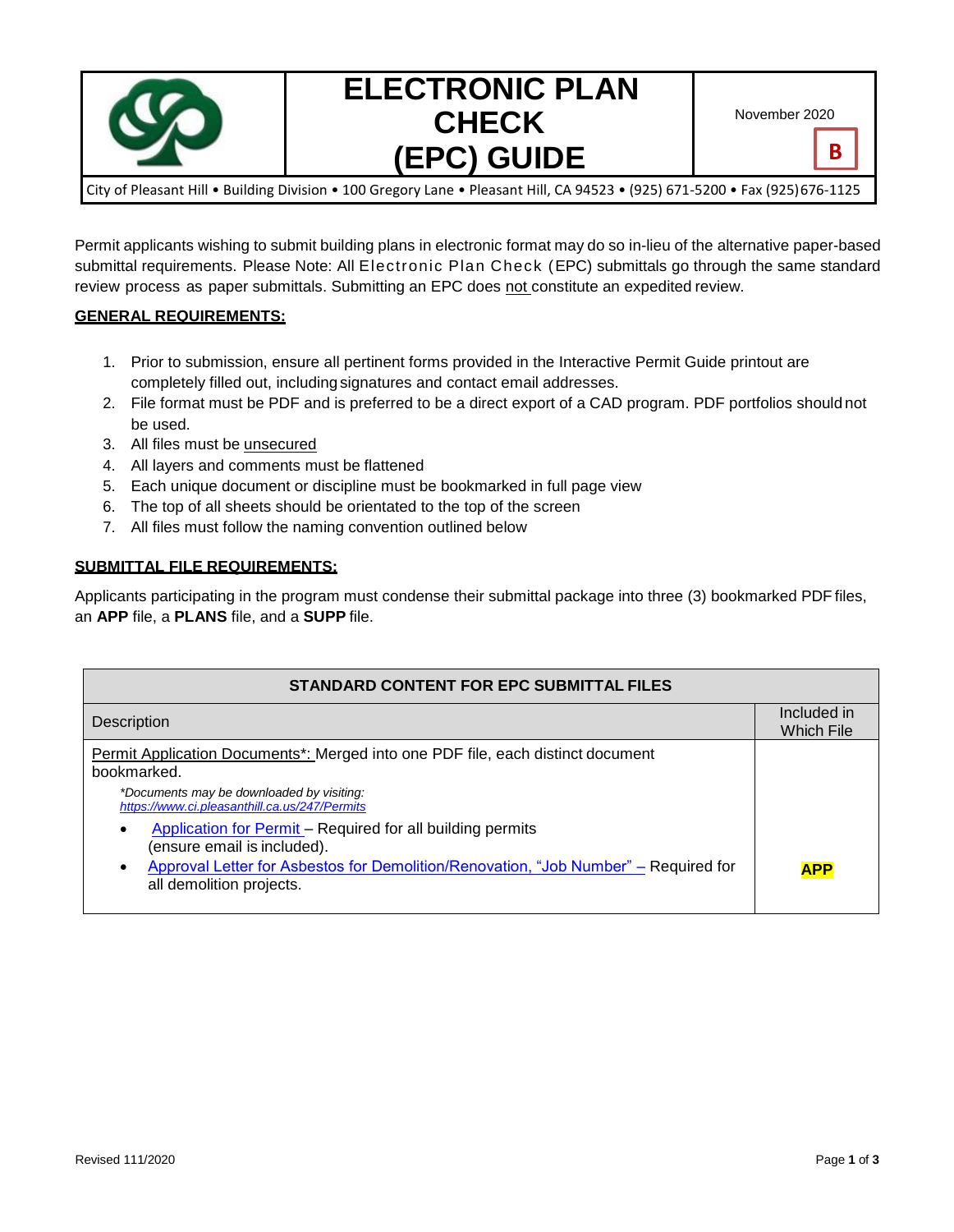

# **ELECTRONIC PLAN CHECK (EPC) GUIDE**

November 2020

**B**

City of Pleasant Hill • Building Division • 100 Gregory Lane • Pleasant Hill, CA 94523 • (925) 671-5200 • Fax (925)676-1125

| <b>STANDARD CONTENT FOR EPC SUBMITTAL FILES</b>                                                                                                                                                                                                                                                                                                                                                                                                                                                                                                                                  |                                  |
|----------------------------------------------------------------------------------------------------------------------------------------------------------------------------------------------------------------------------------------------------------------------------------------------------------------------------------------------------------------------------------------------------------------------------------------------------------------------------------------------------------------------------------------------------------------------------------|----------------------------------|
| Description                                                                                                                                                                                                                                                                                                                                                                                                                                                                                                                                                                      | Included in<br><b>Which File</b> |
| Construction Plans: Merged into one PDF file, each discipline bookmarked.<br>All plan sets shall include a cover sheet with basic project information such as building<br>area, occupancy, construction type, etc.<br>A sheet index shall be included on the cover sheet. Make sure the bookmarks in the<br>PLANS file matches the sheet index.<br>All design professional stamps on each sheet must be signed. Signature should be<br>accomplished by placing an image which includes the stamp and signature on each<br>sheet. Electronically signed documents are acceptable. | <b>PLANS</b>                     |
| Supplemental Information: Merged into one PDF file with each distinct document bookmarked.<br>*It is the responsibility of the designer to provide all required supplemental documents*<br>Structural calculations<br>Truss calculations<br>Energy compliance calculations<br>Geotechnical reports<br><b>Flood Elevation Certificates</b><br><b>Technical specifications</b><br>Project manuals                                                                                                                                                                                  | <b>SUPP</b>                      |

### **FILE NAMING:**

For the initial submittal, applicants must follow the naming convention based on the project address unless submitting for Master Plan review.

**Project Address:** The files must be named using the following naming convention:

- 1. 123-Address-CYC1-APP
- 2. 123-Address-CYC1-PLANS
- 3. 123-Address-CYC1-SUPP

**Master Plan Projects:** The files must be named using the following naming convention:

- 1. SubdivisionName-Plan1-CYC1-APP
- 2. SubdivisionName-Plan1-CYC1-PLANS
- 3. SubdivisionName-Plan1-CYC1-SUPP

## represents the model number

**Cycle 2 and beyond** naming shall follow the same naming convention with the appropriate cycle number in the file name (Ex. 123-Address-CYC2-APP).